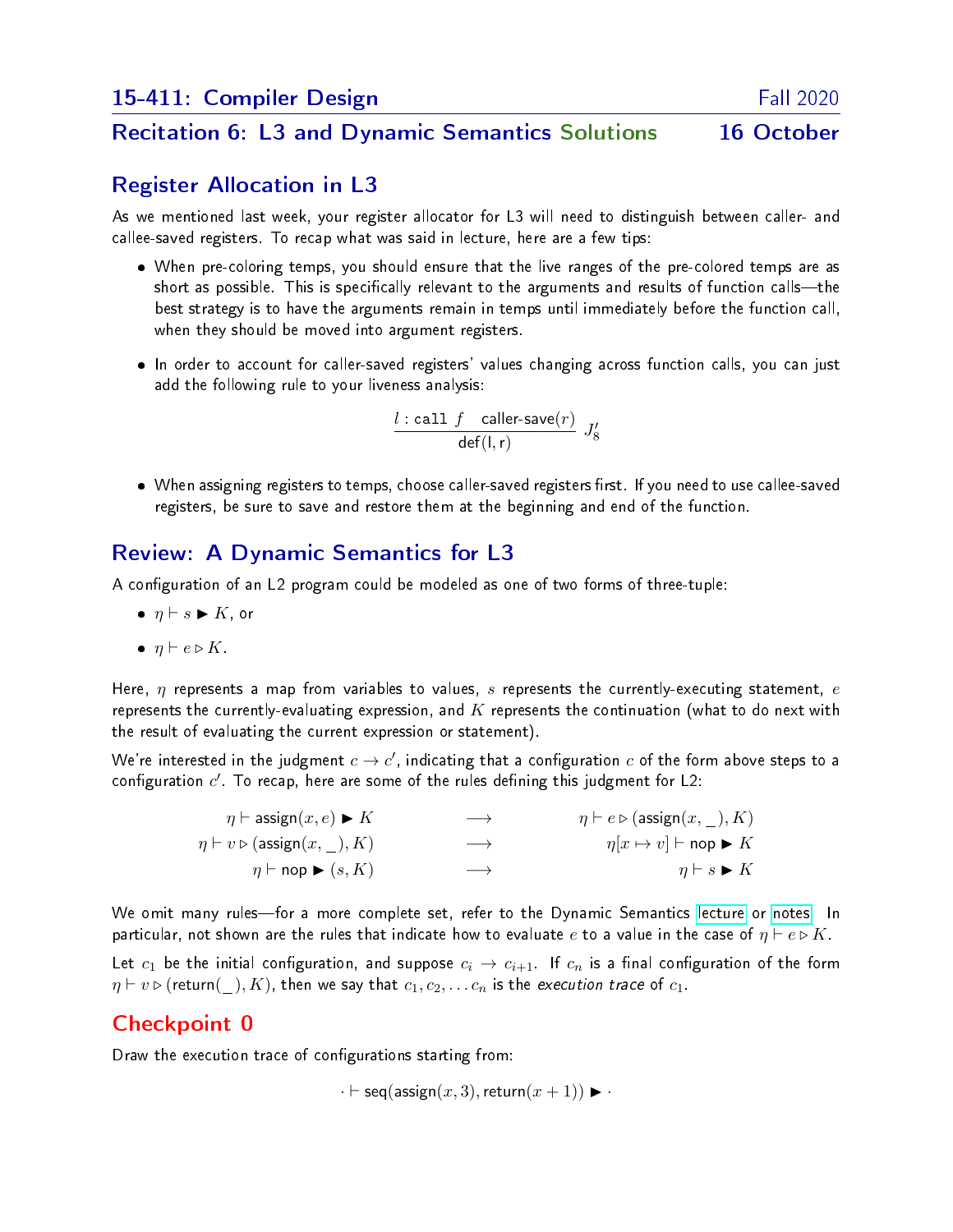#### Solution:

$$
\begin{array}{cccc}\n\cdot \vdash \mathsf{seq}(\mathsf{assign}(x,3),\mathsf{return}(x)) &\blacktriangleright & \cdots & \rightarrow & \cdot \vdash \mathsf{assign}(x,3) \blacktriangleright (\mathsf{return}(x),\cdot) \\
&\longrightarrow & \cdot \vdash 3 \triangleright (\mathsf{assign}(x,\_\_\),(\mathsf{return}(x),\cdot)) \\
&\longrightarrow & [x \mapsto 3] \vdash \mathsf{nop} \blacktriangleright (\mathsf{return}(x),\cdot) \\
&\longrightarrow & [x \mapsto 3] \vdash \mathsf{return}(x) \blacktriangleright & \cdot \\
&\longrightarrow & [x \mapsto 3] \vdash x \triangleright (\mathsf{return}(\_\_\),\cdot) \\
&\longrightarrow & [x \mapsto 3] \vdash 3 \triangleright (\mathsf{return}(\_\_\),\cdot)\n\end{array}
$$

L3's dynamic semantics is slightly more interesting in that returning from a function call should restore state and control to the configuration prior to the call. We amend our configuration to hold a fourth element, the call stack S, which consists of tuples of the form  $\langle \eta, K \rangle$ . We reproduce the rules for single-argument functions below:

$$
S; \eta \vdash f(e) \triangleright K \longrightarrow S; \eta \vdash e \triangleright (f(\_) , K)
$$
  
\n
$$
S; \eta \vdash v \triangleright (f(\_) , K) \longrightarrow (S, \langle \eta, K \rangle); [x \mapsto v] \vdash s_f \triangleright \cdot
$$
  
\n
$$
(S, \langle \eta, K \rangle); \eta' \vdash v \triangleright (\text{return}(\_) , K') \longrightarrow
$$
  
\n
$$
S; \eta \vdash v \triangleright (S, \langle \eta, K \rangle); [x \mapsto v] \vdash s_f \triangleright \cdot
$$
  
\n
$$
S; \eta \vdash v \triangleright K
$$

#### Checkpoint 1

Draw the execution trace of the following program, starting execution at the beginning of main:

```
int f(int x) { return x; }
int main() { int x = 4; int y = f(3); return y; }
```

```
Solution: \cdot \vdash \text{seq}(\text{assign}(x, 4), \text{seq}(\text{assign}(y, \text{call}(f, 3)), \text{return}(y))) \blacktriangleright \cdot
```

```
\cdot \vdash \mathsf{assign}(x, 4) \blacktriangleright (\mathsf{seq}(\mathsf{assign}(y, \mathsf{call}(f, 3)), \mathsf{return}(y)), \cdot)−→ · ` 4 . (assign(x, _),(seq(assign(y, call(f, 3)),return(y)), ·)
\rightarrow [x \mapsto 4] \vdash nop \triangleright (seq(assign(y, call(f, 3)), return(y)), ·)
\rightarrow [x \mapsto 4] \vdash \mathsf{seq}(\mathsf{assign}(y, \mathsf{call}(f, 3)), \mathsf{return}(y)) \blacktriangleright \cdot\rightarrow [x \mapsto 4] \vdash assign(y, \text{call}(f, 3)) \triangleright (return(y), \cdot)
\rightarrow [x \mapsto 4] \vdash \text{call}(f, 3) \blacktriangleright (\text{assign}(y, \cdot),(\text{return}(y), \cdot))\rightarrow [x \mapsto 4] \vdash 3 \triangleright (call(f, ,), (assign(y, ,), (return(y), \cdot)))\rightarrow \langle [x \mapsto 4], (\text{assign}(y, \cdot), (\text{return}(y), \cdot)) \rangle; [x \mapsto 3] \vdash \text{return}(x) \triangleright\rightarrow \langle [x \mapsto 4], (\text{assign}(y, \cdot), (\text{return}(y), \cdot)) \rangle; [x \mapsto 3] \vdash x \triangleright (\text{return}(\cdot), \cdot)\rightarrow \langle [x \mapsto 4], (\text{assign}(y, \cdot), (\text{return}(y), \cdot)) \rangle; [x \mapsto 3] \vdash 3 \triangleright (\text{return}(\cdot), \cdot)\rightarrow [x \mapsto 4] \vdash 3 \triangleright (\text{assign}(y, \_),(\text{return}(y), \cdot))\rightarrow [x \mapsto 4, y \mapsto 3] \vdash \mathsf{nop} \blacktriangleright (\mathsf{return}(y), \cdot)\rightarrow [x \mapsto 4, y \mapsto 3] \vdash return(y) \triangleright ·
\longrightarrow [x \mapsto 4, y \mapsto 3] \vdash y \triangleright (\textsf{return}(\_) , \cdot)[x \mapsto 4, y \mapsto 3] \vdash 3 \triangleright (return(_), ·)
```